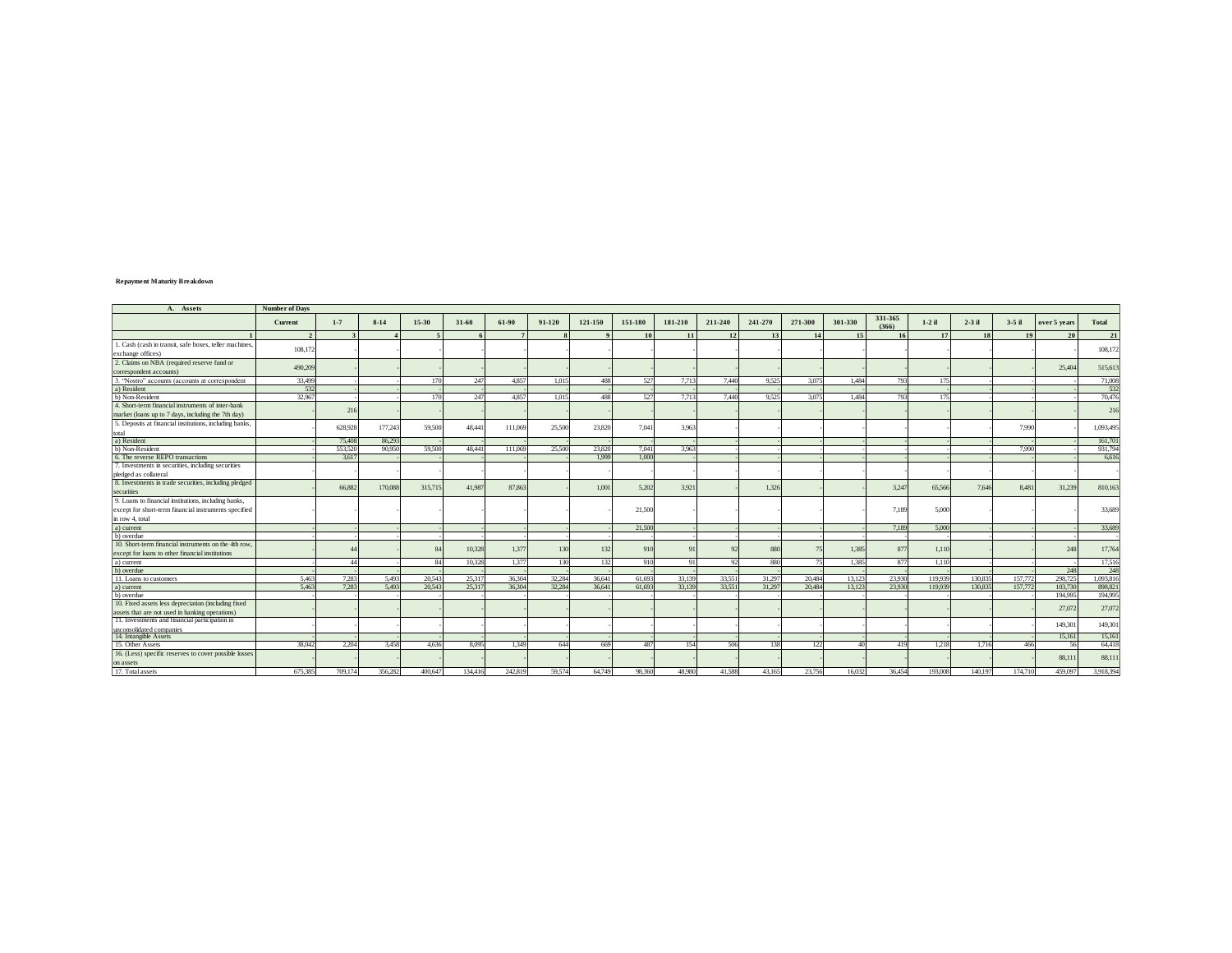| <b>Repayment Maturity Breakdown (continued)</b> |  |  |  |  |  |  |
|-------------------------------------------------|--|--|--|--|--|--|
|-------------------------------------------------|--|--|--|--|--|--|

| <b>B.</b> Liabilities and Equity                     | <b>Number of Days</b> |                |         |         |        |                 |           |         |           |         |         |         |         |         |                  |          |          |          |               |           |
|------------------------------------------------------|-----------------------|----------------|---------|---------|--------|-----------------|-----------|---------|-----------|---------|---------|---------|---------|---------|------------------|----------|----------|----------|---------------|-----------|
|                                                      | Current               | $1 - 7$        | $8-14$  | 15-30   | 31-60  | 61-90           | 91-120    | 121-150 | 151-180   | 181-210 | 211-240 | 241-270 | 271-300 | 301-330 | 331-365<br>(366) | $1-2$ il | $2-3$ il | $3-5$ il | 5 ildən artıq | Cami      |
|                                                      |                       | $\overline{3}$ |         | $\sim$  | 6      | $7\phantom{.0}$ |           |         | 10        | 11      | $12\,$  | 13      | 14      | 15      | <b>16</b>        | 17       | 18       | 19       | 20            | 21        |
| 1. Deposits of clients, except for deposits of banks |                       |                |         |         |        |                 |           |         |           |         |         |         |         |         |                  |          |          |          |               |           |
| and other financial institutions                     | 2.108.878             | 2.492          | 14.220  | 7.411   | 40,033 | 12.560          | 156,834   | 4.309   | 333.219   | 48.134  | 9.016   | 8.292   | 16.860  | 5.090   | 26,236           | 132.618  | 129,229  | 88,758   |               | 3.144.189 |
| a) deposits of individuals                           | 628,786               |                |         |         |        |                 |           |         |           |         |         |         |         |         |                  |          |          |          |               | 628,786   |
| b) demand deposits of legal entities (the current    |                       |                |         |         |        |                 |           |         |           |         |         |         |         |         |                  |          |          |          |               |           |
| (including current accounts of non-bank financial    | 1,480,091             |                |         |         |        |                 |           |         |           |         |         |         |         |         |                  |          |          |          |               | 1,480,091 |
| institutions), and including check accounts)         |                       |                |         |         |        |                 |           |         |           |         |         |         |         |         |                  |          |          |          |               |           |
| c) deposits of individuals with unexpired payback    |                       |                |         |         |        |                 |           |         |           |         |         |         |         |         |                  |          |          |          |               |           |
| term                                                 |                       | 1.230          | 220     | 6.611   | 10,808 | 2.098           | 3.334     | 4.309   | 3.949     | 6.734   | 7.516   | 7.092   | 2.515   | 5.090   | 4.89             | 86,124   | 83,219   | 28.290   |               | 264,035   |
| d) deposits of legal entities with unexpired payback |                       |                |         |         |        |                 |           |         |           |         |         |         |         |         |                  |          |          |          |               |           |
| term                                                 |                       | 1,262          | 14,000  | 800     | 29.225 | 10.462          | 153,500   |         | 329,270   | 41,400  | 1.500   | 1.200   | 14.345  |         | 21.340           | 46,494   | 46,010   | 60.468   |               | 771,277   |
|                                                      |                       |                |         |         |        |                 |           |         |           |         |         |         |         |         |                  |          |          |          |               |           |
| e) term deposits of individuals with expired payback |                       |                |         |         |        |                 |           |         |           |         |         |         |         |         |                  |          |          |          |               |           |
| f) term deposits of legal entities with expired      |                       |                |         |         |        |                 |           |         |           |         |         |         |         |         |                  |          |          |          |               |           |
| payback                                              |                       |                |         |         |        |                 |           |         |           |         |         |         |         |         |                  |          |          |          |               |           |
| 2. Loans of the NBA                                  |                       |                |         |         |        |                 |           |         |           |         |         |         |         |         |                  |          |          |          |               |           |
| 3. "Loro" accounts (correspondent accounts of        | 36,474                |                |         |         |        |                 |           |         |           |         |         |         |         |         |                  |          |          |          |               | 36,474    |
| a) Resident                                          | 35,754                |                |         |         |        |                 |           |         |           |         |         |         |         |         |                  |          |          |          |               | 35,754    |
| b) Non-Resident                                      | 720                   |                |         |         |        |                 |           |         |           |         |         |         |         |         |                  |          |          |          |               | 720       |
| 4. REPO operations                                   |                       |                |         |         |        |                 |           |         |           |         |         |         |         |         |                  |          |          |          |               |           |
| 5. Short-term financial instruments of inter-bank    |                       |                |         |         |        |                 |           |         |           |         |         |         |         |         |                  |          |          |          |               |           |
| market (loans up to 7 days, including the 7th day)   |                       |                |         |         |        |                 |           |         |           |         |         |         |         |         |                  |          |          |          |               |           |
| 6. Deposits of banks and financial institutions      | 58                    |                | 20      | 2.040   | 12.626 | 3.200           | 1,000     | 1,266   |           | 1,690   | 8.766   | 1.470   | 1.550   | 3,121   | 8,749            | 18,897   | 9,165    | 53,538   |               | 127,154   |
| a) Resident                                          | 58                    |                | 20      | 2.040   | 12.626 | 3.200           | 1.000     | 1.266   |           | 1.690   | 8.766   | 1.470   | 1.550   | 3.121   | 8.749            | 18.897   | 9.165    | 53.538   |               | 127,154   |
| b) Non-Resident                                      |                       |                |         |         |        |                 |           |         |           |         |         |         |         |         |                  |          |          |          |               |           |
| 7. Loans borrowed from banks (for a period of        |                       |                |         |         |        |                 |           |         |           |         |         |         |         |         |                  |          |          |          |               |           |
| more than 7 days)                                    |                       |                |         |         |        |                 |           |         |           |         |         |         |         |         |                  |          |          |          |               |           |
| a) Resident                                          |                       |                |         |         |        |                 |           |         |           |         |         |         |         |         |                  |          |          |          |               |           |
| b) Non-Resident                                      |                       |                |         |         |        |                 |           |         |           |         |         |         |         |         |                  |          |          |          |               |           |
| 8. Loans borrowed from other financial institutions. |                       | 176            | 136     | 493     | 951    | 960             | 827       | 97      | 1,11      | 1,021   | 1,239   | 1.344   | 1.136   | 1.073   | 1.652            | 25,005   | 25,689   | 53,373   | 72,473        | 189,636   |
| including international organizations                |                       |                |         |         |        |                 |           |         |           |         |         |         |         |         |                  |          |          |          |               |           |
| 9. Loans and deposits of central and municipal       |                       |                |         |         |        |                 |           |         |           |         |         |         |         |         |                  |          |          |          |               |           |
| government bodies                                    |                       |                |         |         |        |                 |           |         |           |         |         |         |         |         |                  |          |          |          |               |           |
| 10. Municipal loans and placements                   |                       |                |         |         |        |                 |           |         |           |         |         |         |         |         |                  |          |          |          |               |           |
| 11. Mortgage loans purchased by the bank for own     |                       |                |         |         |        |                 |           |         |           |         |         |         |         |         |                  |          |          |          |               |           |
| resources                                            |                       |                |         |         |        |                 |           |         |           |         |         |         |         |         |                  |          |          |          |               |           |
| 12. Payment term, including preference shares,       |                       |                |         |         |        |                 |           |         |           |         |         |         |         |         |                  |          |          |          |               |           |
| subordinated debt issued by the bank and other debt  |                       |                |         |         |        |                 |           |         |           |         |         |         |         |         |                  |          |          |          |               |           |
| obligations of this nature                           |                       |                |         |         |        |                 |           |         |           |         |         |         |         |         |                  |          |          |          |               |           |
| 13. Other liabilities                                | 29,085                | (19)           | 31      | 209     | 122    | 119             | 379       | 130     | 346       | 439     | 227     | 225     | 235     | 146     | 156              | 552      | 1.492    | 2.394    | 637           | 36,906    |
| 14. Equity                                           |                       |                |         |         |        |                 |           |         |           |         |         |         |         |         |                  |          |          |          | 384,035       | 384,035   |
| 15. Total liabilities (liabilities plus capital)     | 2.174.495             | 2.650          | 14.408  | 10.152  | 53,731 | 16,839          | 159,041   | 6.682   | 334.676   | 51.283  | 19.248  | 11.33   | 19.781  | 9.429   | 36.793           | 177,072  | 165,575  | 198,063  | 457,145       | 3.918.394 |
| 16. Net amount of financial assets (liabilities) for |                       |                |         |         |        |                 |           |         |           |         |         |         |         |         |                  |          |          |          |               |           |
| each period (row 17 in Table A less row 15 in Table  | (1,499,110)           | 706.525        | 341,874 | 390,494 | 80,685 | 225,979         | (99, 466) | 58,068  | (236,316) | (2,304) | 22,340  | 31,834  | 3,975   | 6,60    | (339)            | 15,936   | (25.378) | (23.352) | 1.952         | (0)       |
| B)                                                   |                       |                |         |         |        |                 |           |         |           |         |         |         |         |         |                  |          |          |          |               |           |